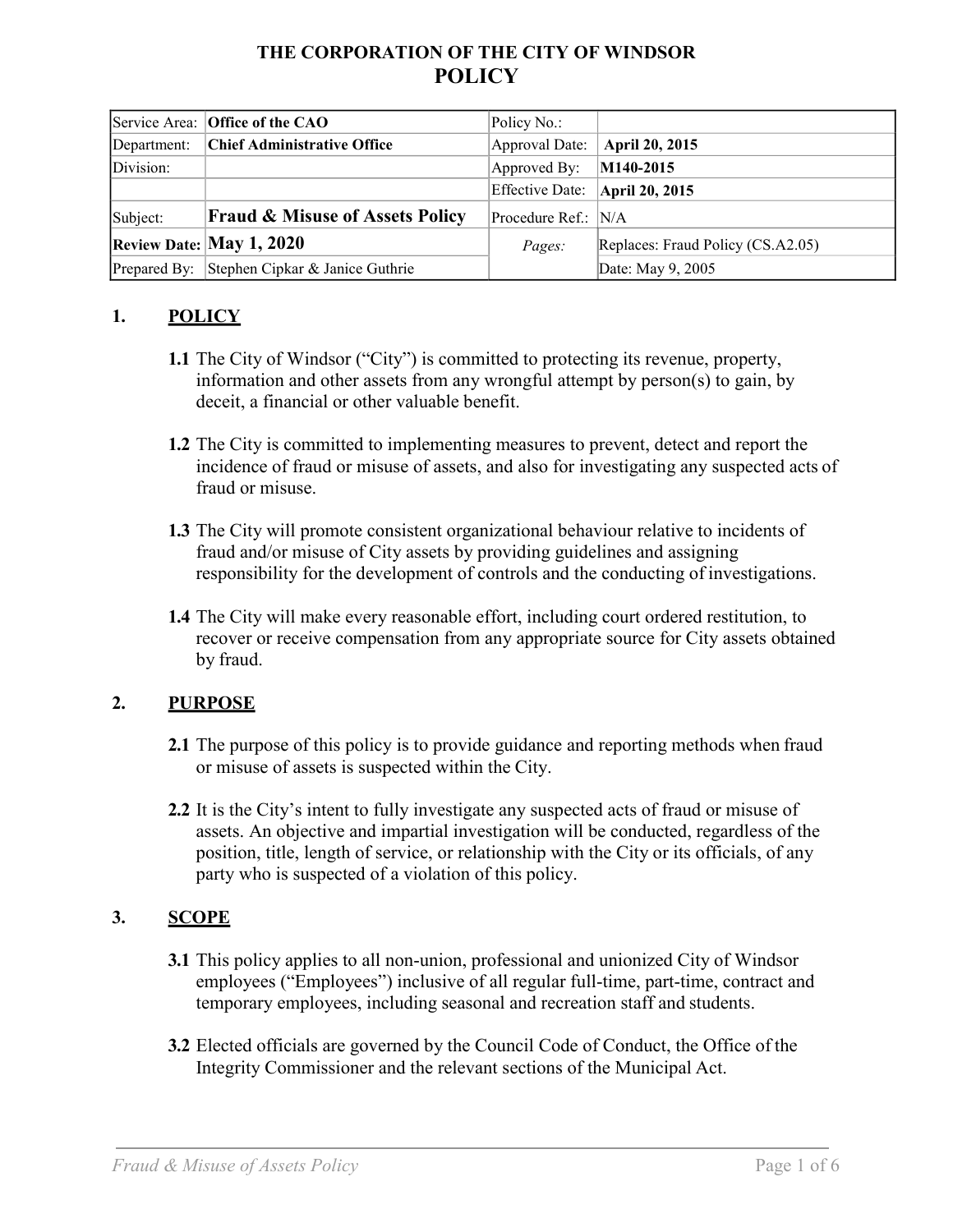### **4. RESPONSIBILITY**

- **4.1** The Chief Administrative Officer (CAO) is responsible to:
	- **4.1.1** The overall application of this policy within the Corporation;
	- **4.1.2** Ensure that this policy is communicated to persons identified as within the scope of this policy;
	- **4.1.3** Oversee investigations which, due to potential conflict, cannot be overseen by the Chief Financial Officer (CFO) and/or the City Solicitor;
	- **4.1.4** Communicate, in consultation with the CFO and City Solicitor, instances of significant **suspected** fraud to the Internal Audit Service Provider;
	- **4.1.5** In cases of significant **suspected** fraud as described in 4.1.4, consult with the Internal Audit Service Provider and Windsor Police Service to determine whether City management, the Internal Audit Service Provider or Windsor Police Service will conduct the investigation;
	- **4.1.6** Communicate all **confirmed** cases of fraud and/or misuse of City assets, regardless of materiality, to the Internal Audit Service Provider and the External Audit Service Provider;
	- **4.1.7** Report all **confirmed** instances of significant fraud and/or misuse of City assets to City Council and the Windsor Police Service;
	- **4.1.8** Ensure that this policy is updated to reflect the requirements of any other Corporate policy.
- **4.2** The Chief Financial Officer (CFO)/City Treasurer is responsible to:
	- **4.2.1** Undertake, in conjunction with the City Solicitor and/or any other members of management and staff that the CFO/City Treasurer may require, investigations of suspected fraud and/or misuse of City assets not taken by the Internal Audit Service Provider or Windsor Police Service;
	- **4.2.2** Ensure that all investigations of suspected fraud and/or misuse of City assets takes proper account of collective agreement provisions pertaining to disciplinary timelines.
- **4.3** The Corporate Leadership Team (CLT) and all Executive Directors (ED's) are responsible to:
	- **4.3.1** Ensure that all employees under their direction are familiar with the provisions of the policy;
	- **4.3.2** Promptly report any suspected fraud and/or misuse of City assets to their supervisor (or to one level above their supervisor if the supervisor is suspected) in accordance with this policy's approved procedure;
	- **4.3.3** Ensure that appropriate internal controls are in place within their respective areas to appropriately prevent and detect any instances of fraud or misuse of City assets;
	- **4.3.4** The Executive Director of Human Resources shall ensure all new employees review and sign an acknowledgement of this policy at time of hire and prior to actively commencing work and will provide advice and guidance on the development of procedures and/or practices pertaining to this policy.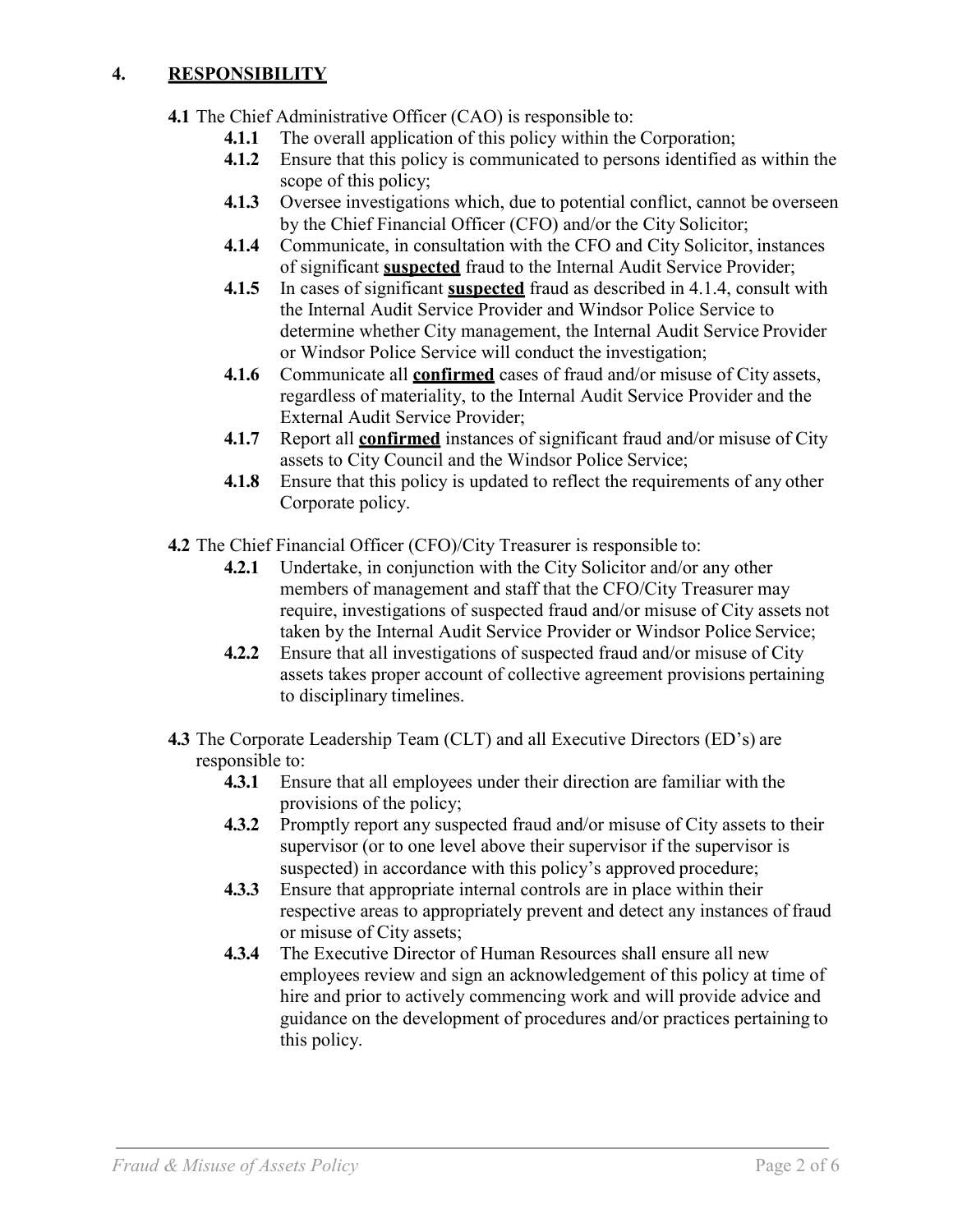**4.4** The Executive Director of Human Resources is responsible to:

**4.4.1** Ensure all new employees review and sign an acknowledgement of this policy at time of hire and prior to actively commencing work and provide advice and guidance on the development of procedures and/or practices pertaining to this policy.

**4.5** The City Solicitor is responsible to:

- **4.5.1** Provide functional advice and guidance to the CFO/City Treasurer as required during the conduct of investigations under this policy;
- **4.5.2** Seek restitution for fraud and/or misuse of City assets from such sources as deemed appropriate.
- **4.6** The Internal Audit Service Provider is responsible to:
	- **4.6.1** Ensure that all matters referred to Internal Audit for investigation, either by management, through the Hotline, or as a consequence of an Internal Audit report, are investigated in a manner consistent with the Internal Audit Charter and the Hotline & Notification Protocol;
	- **4.6.2** Ensure that, for all matters referred to Internal Audit for investigation, responses are sent to City management within four (4) business days as per the Hotline & Notification Protocol.
- **4.7** Managers and supervisors are responsible to ensure that they and the employees under their supervision work in a manner that is in compliance with this policy and refrain from actions that may create any suspicion of fraud or misuse of assets.
	- **4.7.1** Managers and supervisors should be reasonably familiar with the types of fraud or misuse of assets that might occur in their area and be alert for any indication of non-compliance.
- **4.8** All Employees are responsible to:
	- **4.8.1** Conduct themselves in a manner that avoids actual or perceived fraud;
	- **4.8.2** Report all incidents of suspected fraud or misuse of assets to their supervisor (or one level above their supervisor if the supervisor is suspected) in accordance with this policy's approved procedure;
	- **4.8.3** Refrain from further independent investigation after making a report as described in 4.8.2 to ensure that financial records and other evidence are not compromised;
	- **4.8.4** Employees are expected to fully co-operate with management, the Internal Audit service provider and any law enforcement agencies, as required, during the course of any investigation and are expected to make all reasonable efforts to be available to assist with the investigation.

# **5. GOVERNING RULES AND REGULATIONS**

- **5.1** This policy is governed by the following statues of the Province of Ontario or Government of Canada:
	- *5.1.1 Criminal Code RSC 1985,c. C-46;*
	- *5.1.2 Municipal Freedom of Information and Protection of Privacy Act, RSO,1990 c M-56;*
	- *5.1.3 Occupational Health and Safety Act RSO 1990, C.0.1;*
	- *5.1.4 Ontario Human Rights Code RSO1990, c H.19*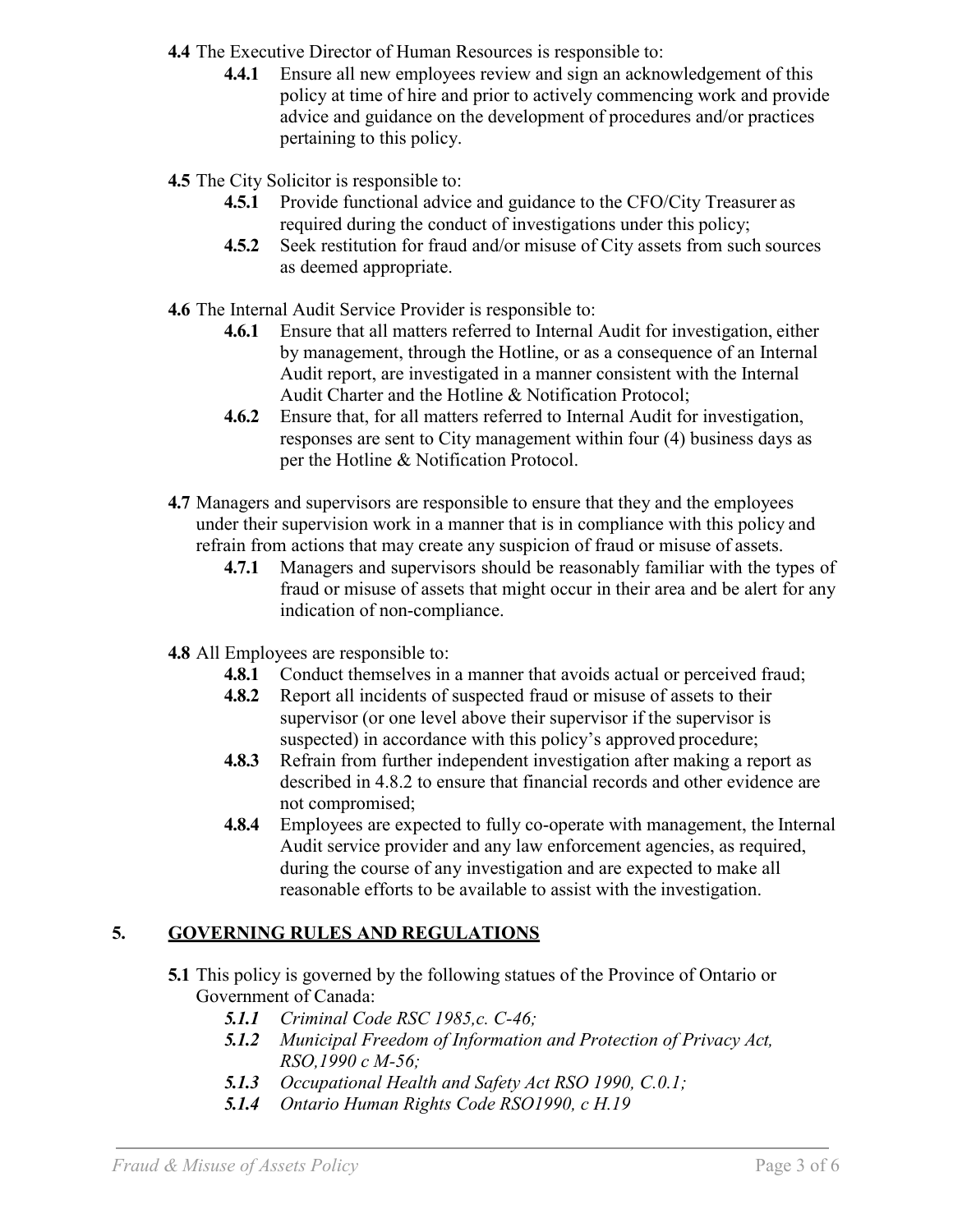### **5.2** Definitions

**5.2.1 City Assets** – Includes all tangible and intangible property of the of the City including but not limited to equipment, financial assets, land, vehicles, material, computers, electronic mail, internet services, information and work time;

**5.2.2 Fraud –** For the purposes of this policy fraud and / or misuse of assets, includes, but is not limited to, the following acts characterized by deceit, or concealment or wilful blindness to policy, procedure or appropriate practice:

- a) Forgery, alteration or fraudulent creation of documents including, but not limited to cheques, drafts, promissory notes, securities, timesheets, purchase orders, other blank documents of value such as invoices, billing slips, permits, licenses, etc;
- b) Any misappropriation, embezzlement, unauthorized use or misuse of cash, funds, securities, supplies, furniture, equipment, materials, records or any other asset;
- c) Any irregularity in the handling and/or reporting of money transactions;
- d) Any intentional, false representation or concealment of a material fact for the purpose of improperly obtaining or impairing a City of Windsor asset;
- e) Demanding or requesting or accepting anything having value from vendors, consultants, contractors, or anyone doing business with the City as a condition of their doing business with the City or in order for them to receive preferential treatment from the City
- f) Offering or providing anything having value to clients, vendors, consultants, contractors, or anyone doing business with the City as a means of obtaining preferential treatment or benefit for the employee, any other person or the City;
- g) Any intentional violations of the Corporate Conflict of Interest Policy;
- h) Any computer related activity involving the alteration, destruction, forgery or fraudulent manipulation of data and any misappropriation of City owned software;
- i) Any claim for reimbursement of expenses that were not incurred as a recognizable business expense for the City's benefit or that are in violation of the Corporate Business and Travel Expense policy;
- j) Authorization or receipt of payments for goods not received or services not performed, other than normal prepaid expenditures;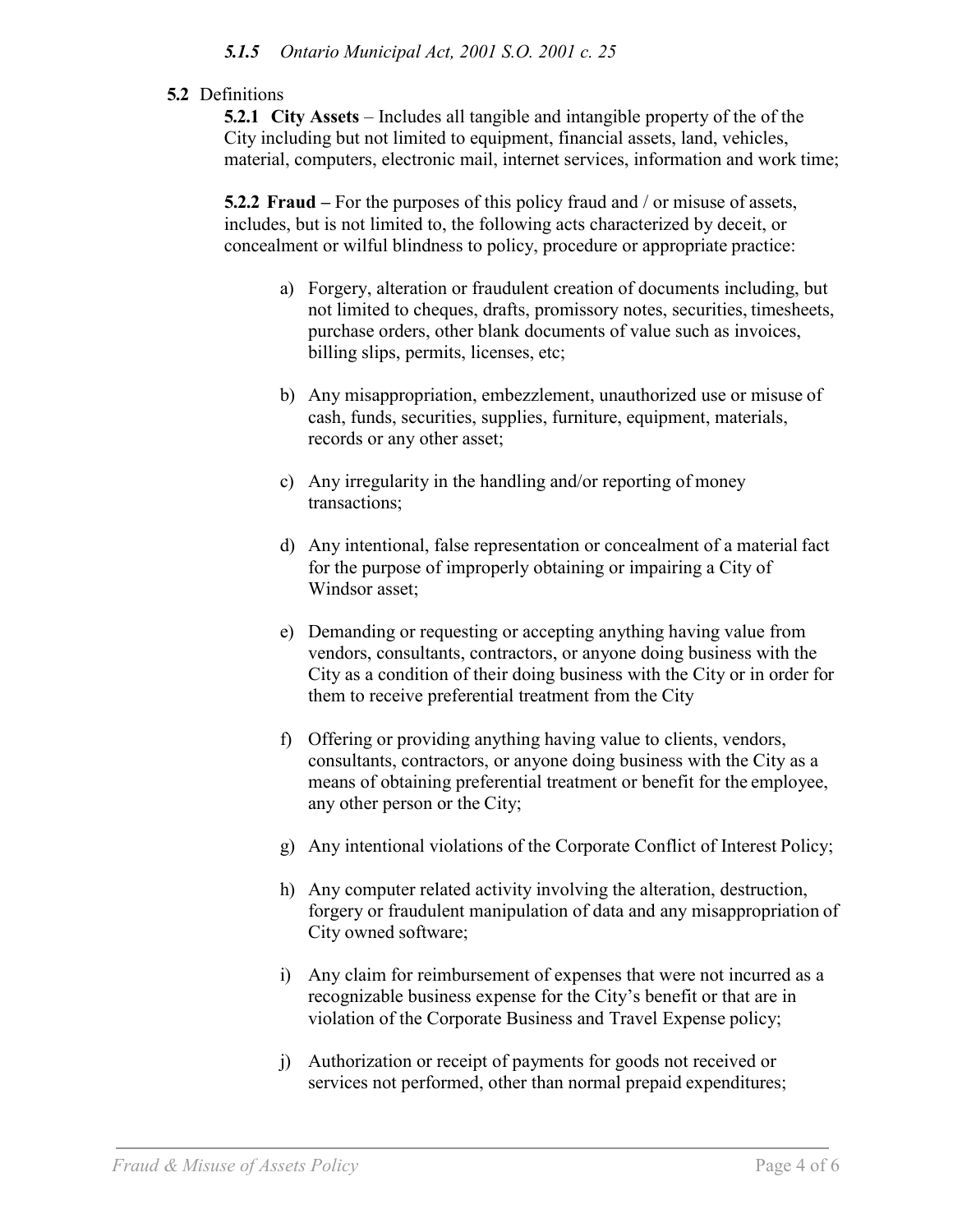- k) Authorization or receipt of payment for hours not worked;
- l) Any apparent violation of Federal, Provincial or local laws related to dishonest activities or fraud;

**5.2.3 Misappropriation –** the intentional or illegal use of the property or funds of another person for one's own use or other unauthorized purpose;

**5.2.4 Misuse** – includes unethical behaviour, wilful omission to perform one's duties, abuse of authority, theft, embezzlement, receipt of bribes, kickbacks or gifts of significant value, breach of federal, provincial or municipal legislation and significant waste of City assets;

**5.2.5 Person(s) –** includes employees, agents, intermediaries and members of the public;

**5.2.6 Significant fraud –** for the purposes of Section 4.1 and Section 5.2.2 of this policy, shall be determined according to the best professional judgment of the CFO & City Treasurer, in consultation with the City Solicitor, or in instances where the CFO  $\&$  City Treasurer is implicated, the best professional judgement of the Chief Administrative Officer, in consultation with the City Solicitor.

**5.2.7 Suspicion –** reasonable belief that a violation of this policy is occurring.

**5.2.8 Unauthorized** – not having official permission to do or omit to do an act whether specifically granted (whether or not in writing) or designated by policy.

- **5.3** It is the City's intent to fully investigate any suspected acts of fraud or misuse of assets. An objective and impartial investigation will be conducted, regardless of the position, title, length of service, or relationship with the City or its officials, of any party who is suspected of a violation of this policy.
- **5.4** Any person(s) found responsible for fraud or other violations of this policy of fraud will be subject to disciplinary action up to and including dismissal, and may also be subject to criminal charges.
- **5.5** Any person(s) found responsible for deliberately making a false accusation will be subject to disciplinary action up to and including dismissal.
- **5.6** This policy is designed to augment other corporate policies as noted below containing related information and is not intended to replace or preclude them. Should a conflict arise between policies in the areas of interpretation, application, or responsibility, the policy with the more stringent or restrictive interpretation shall apply. However, in resolving a conflict between policies, nothing shall be interpreted so as to reduce or interfere with the rights of management to direct or discipline employees.
	- **5.6.1** Human Rights Policy
	- **5.6.2** Workplace Harassment Policy
	- **5.6.3** Workplace Violence Policy
	- **5.6.4** Standards of Employee Deportment Policy